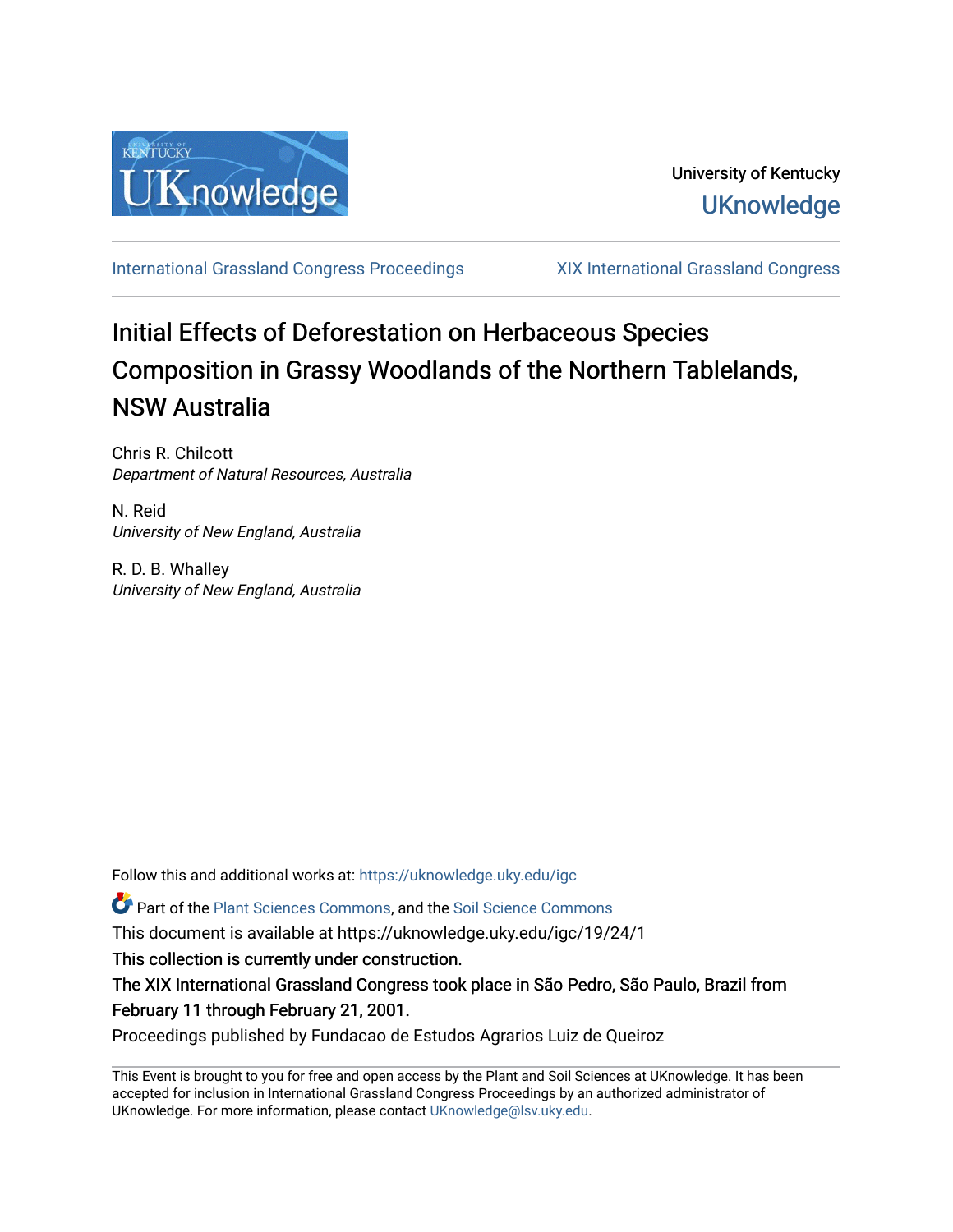# **INITIAL EFFECTS OF DEFORESTATION ON HERBACEOUS SPECIES COMPOSITION IN GRASSY WOODLANDS OF THE NORTHERN TABLELANDS, NSW AUSTRALIA**

C.R. Chilcott<sup>12</sup>, N. Reid<sup>2</sup> and R.D.B. Whalley<sup>2</sup>

<sup>1</sup>Department of Natural Resources, PO Box 318, Toowoomba, Queensland 4350,

Chris.Chilcott@dnr.qld.gov.au.

<sup>2</sup> School of Rural and Natural Resources, University of New England, Armidale, New South

Wales, 2350.

### **Abstract**

Limited information on the initial effects of clearing and thinning on herbaceous vegetation of grassy temperate eucalyptus forests exists. The aim of this investigation is to study the initial changes in species composition following clearing and thinning. A deforestation experiment was established where clearing, thinning of 50% of canopy cover and control treatments were established. In the open-forests, patterns in herbaceous species composition were strongly influenced by the presence of trees, with weeping wheat grass (*Microlaena stipoides*) dominant, whereas wiregrass (*Aristida ramosa*) dominated interspaces and canopy gaps. Immediately following clearing, significant changes in the herbaceous species composition were observed, with 26 new species recorded. The original vegetation pattern was lost, being replaced by Cyperaceae and Juncaceae, and a large number of invasive ruderal species. A state and transition model that describes the changes in composition is presented.

**Keywords**: Clearing, thinning, herbaceous species, state and transition model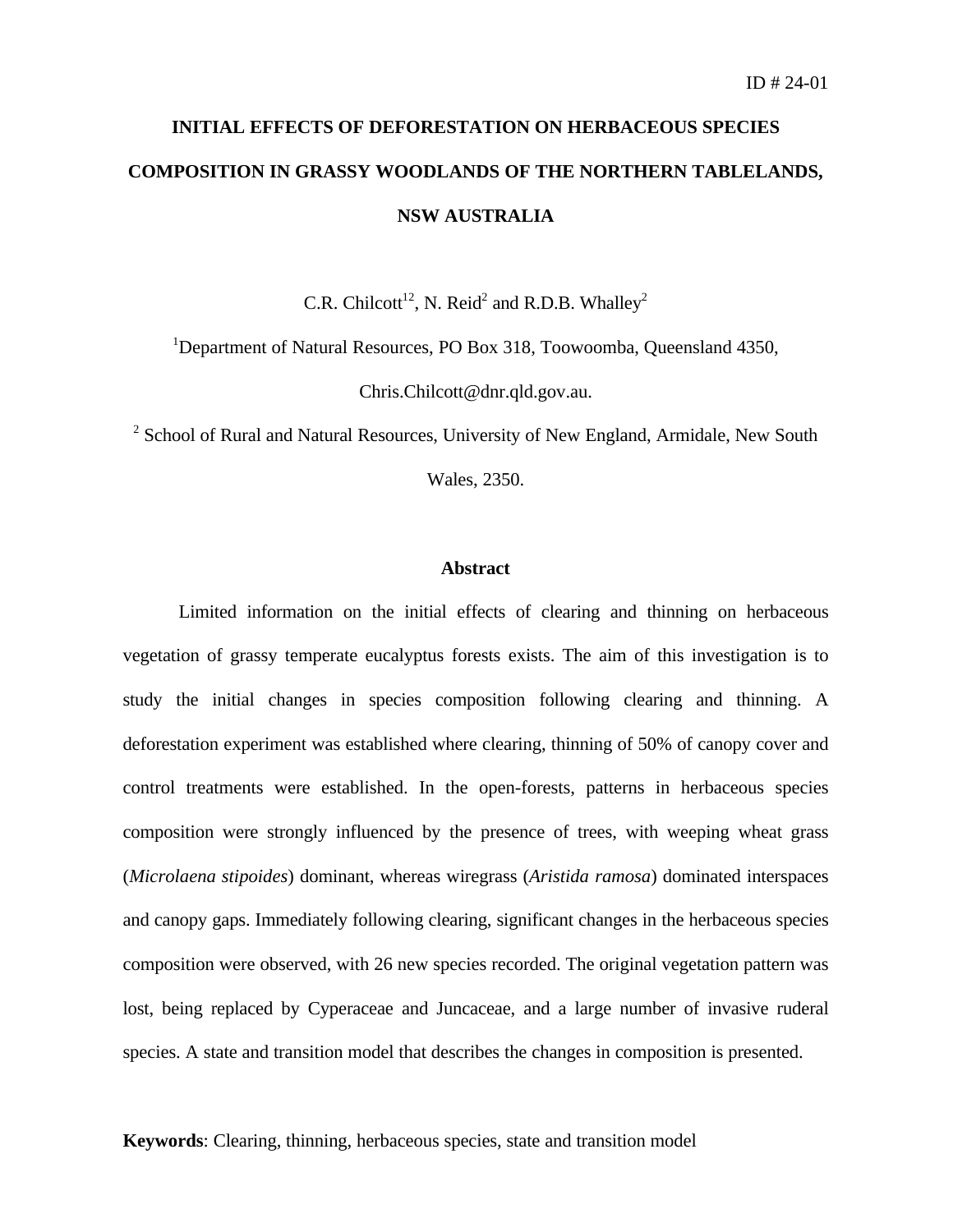## **Introduction**

Patterns in herbaceous botanical composition are strongly influenced by the presence of trees (Taylor and Hedges, 1984; Walker *et al*., 1986, Scanlan and Burrows, 1990; Heard, 1996) and stringybark (*Eucalyptus laevopinea*) grassy open forests are no exception. However, detailed information about the effects of clearing on the herbaceous vegetation is lacking. This study investigated the initial effect of clearing and thinning of a grassy forest on herbaceous species composition.

## **Material and Methods**

A long-term deforestation experiment was established at Newholme Field Laboratory (latitude  $30^{\circ}$  31'S, longitude  $151^{\circ}$  40'E, elevation 980m) on the Northern Tablelands, 10 km North of Armidale, New South Wales. The experiment involved eight paddocks each of 3-6 ha in stringybark (*E. laevopinea*) grassy open forests. The climate is cool temperate with a mean annual rainfall of 793 mm, a majority falling in the summer months (Bureau of Meteorology, 1988). Mean air temperatures range from 0-13°C in winter to 13-26°C in summer, with over 100 frost days a year (George *et al.,* 1977). Soils were gradational yellow podzolics, overlying Mount Duval adamellite granite (Neilson, 1970). The experimental design consisted of four treatments (two replicates of each):

- 1. clearfelled with fertiliser  $(250 \text{ kgha}^{-1} \text{ of single superphosphate})$  and clover  $(1 \text{ kgha}^{-1} \text{ of }$ white clover and  $2 \text{ kgha}^{-1}$  sub-clover) amendment
- 2. thinned forest (50% canopy cover removed) with fertiliser and clover amendment;
- 3. existing forest cover with fertiliser and clover amendment (amended control) and ;
- 4. existing forest with no fertiliser and clover amendment (unamended control)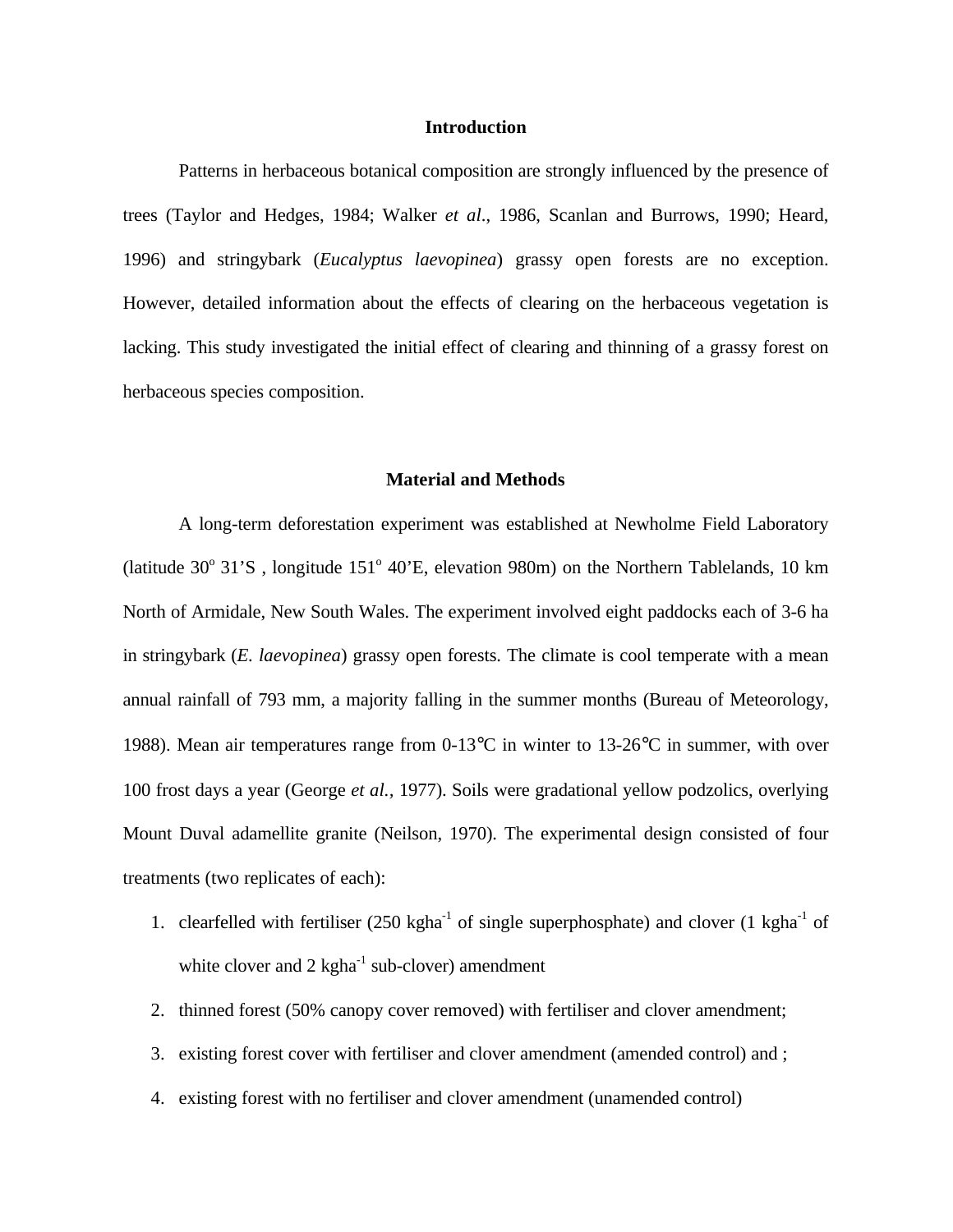Paddocks were stocked at between 3.0 to 5.3 sheep  $ha^{-1}$  with Merino wethers, in April 1996 following timber clearing (November 1994- June 1995), and burning (April 1996).

Herbaceous botanical composition and mass were assessed using BOTANAL (Tothill *et al.*, 1978). Pasture assessments were conducted in 42 sites (50 x 10 m): 18 sites in interspaces (large naturally occurring canopy gaps) and 24 sites beneath trees (areas with more or less continuous canopy cover). Sites were studied in (1) April-May 1994, prior to clearing (baseline), (2) following initial clearing works in April-May 1996 and (3) again after fertiliser and clover amendment in January 1997.

#### **Results and Discussion**

There was a clear relationship between the presence of canopy cover and pasture composition before clearing and thinning. Shade tolerant grasses (*Microlaena stipoides, Danthonia racemosa*, and *Poa sieberiana*) dominated the beneath-zone and accounted for 78% of the herbage mass. The limited light and soil water beneath trees may have limited the occurrence of *Aristida ramosa*. *Aristida* is a C4 plant that is especially well adapted to high light intensities and high temperatures. It dominates interspaces and small canopy gaps, as well as long-cleared unfertilised pastures in the region (Chilcott, 1998, Gibbs *et al*., 1998).

There was little variation in the dominant species in unamended control sites over the study period. In amended control beneath tree sites, there was a slight increase ( $p= 0.276$ ) in the contribution of the dominant species *M. stipoides*, with an equivalent decline in *D. racemosa*. Beneath trees, *A. ramosa* declined following fertiliser and clover addition, while *Elymus scaber* was lost. The interspace dominant *A. ramosa* declined significantly ( $p = 0.028$ ) following fertiliser and clover addition, but remained dominant and with *Eragrostis* accounted for 70% of herbage mass.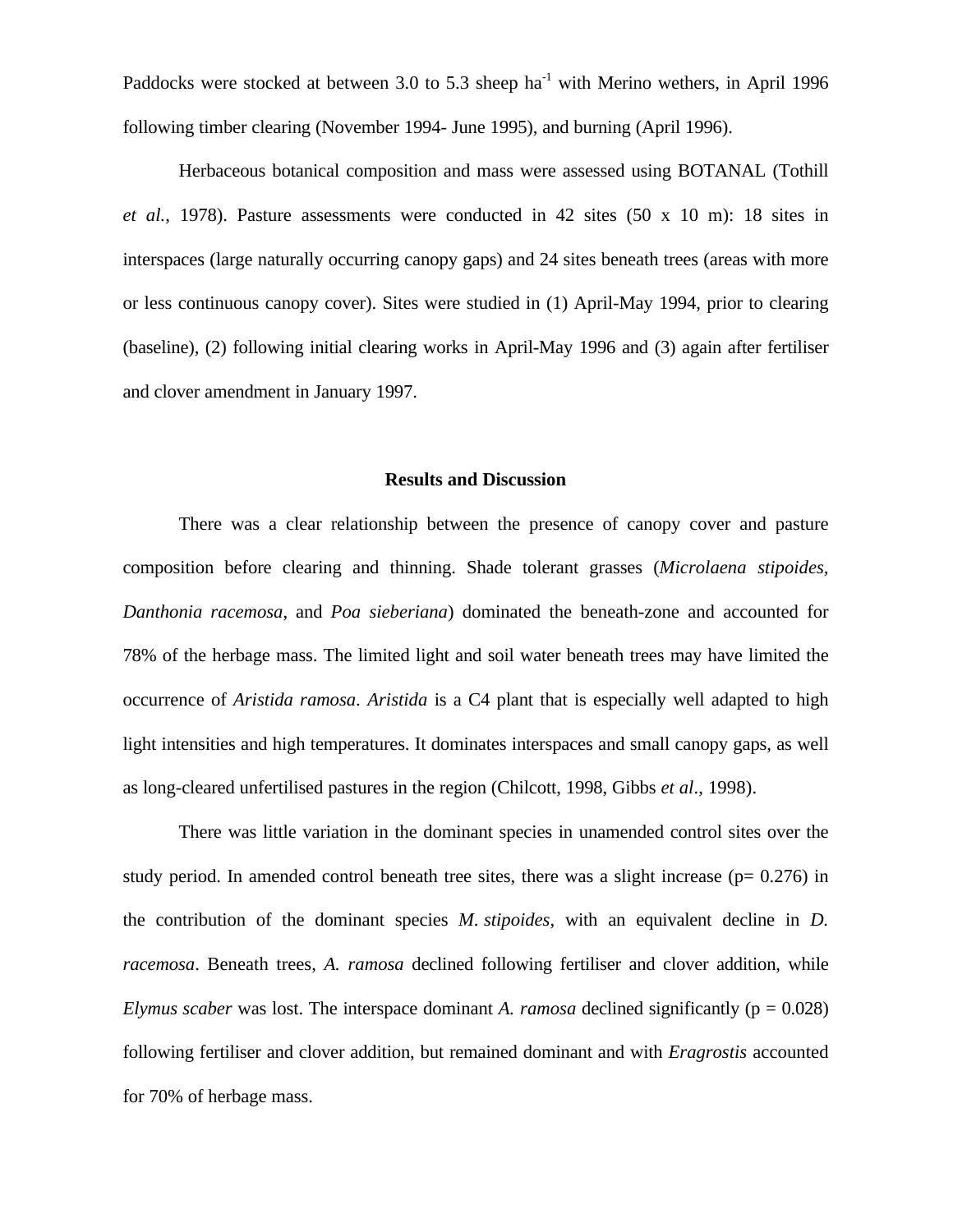Soil profiles remained near saturated for 12 months following clearing, prior to and during the 1996 data collection. Conditions dried before the 1997 data were collected. Immediately following clearing, significant changes in the species composition were observed. In the 1996 survey, 26 species previously unobserved in clearfell sites were found, accounting for 60% of herbage mass. The new species were predominately Cyperaceae (five species) and Juncaceae (four species), and a large number of invasive ruderal species (Grime, 1979)*.* Increases in *Hypochaeris* spp. (ruderal species) were significant ( $p= 0.004$ ) in both former beneath tree and interspace sites. *Juncus subsecundus* became dominant in clearfell interspaces, with a significant (p= 0.028) decline in the occurrence of *A. ramosa* (56.6% in 1993 to 5.8% in 1997). *Eragrostis* spp. increased in dominance in clearfell interspaces between 1993 (3.5%) and 1997 (15.2 %). *Cyperus sanguinolentus* became the second most abundant species in former beneath tree sites, and the most abundant species in the former interspace sites. This species had not previously been observed in the baseline surveys. The new dominants replaced those native herbaceous species intolerant to severe exogenous disturbances that tended to be habitat specialists (e.g., beneath-tree species *Danthonia* and *Pimelea*)

*C. sanguinolentus* became dominant in areas where overland flow and waterlogging were observed after clearing. *C. sanguinolentus* is found in swamps, roadsides and streambanks throughout its range (Wilson, 1993). The ephemeral habits of this species meant it was absent in the sward in 1997 as soil profiles dried. A pulse of recruitment of new species should occur with the demise of *C. sanguinolentus*, as resources previously captured by this ephemeral species and other ruderal species are released.

A state and transition model describing the initial changes in species composition following clearing was developed (Figure 1), following Westoby *et al*. (1989). These models describe vegetation as a catalogue of alternative states. A particular set of changes in environmental factors must occur in order for a transition to occur (Whalley, 1994).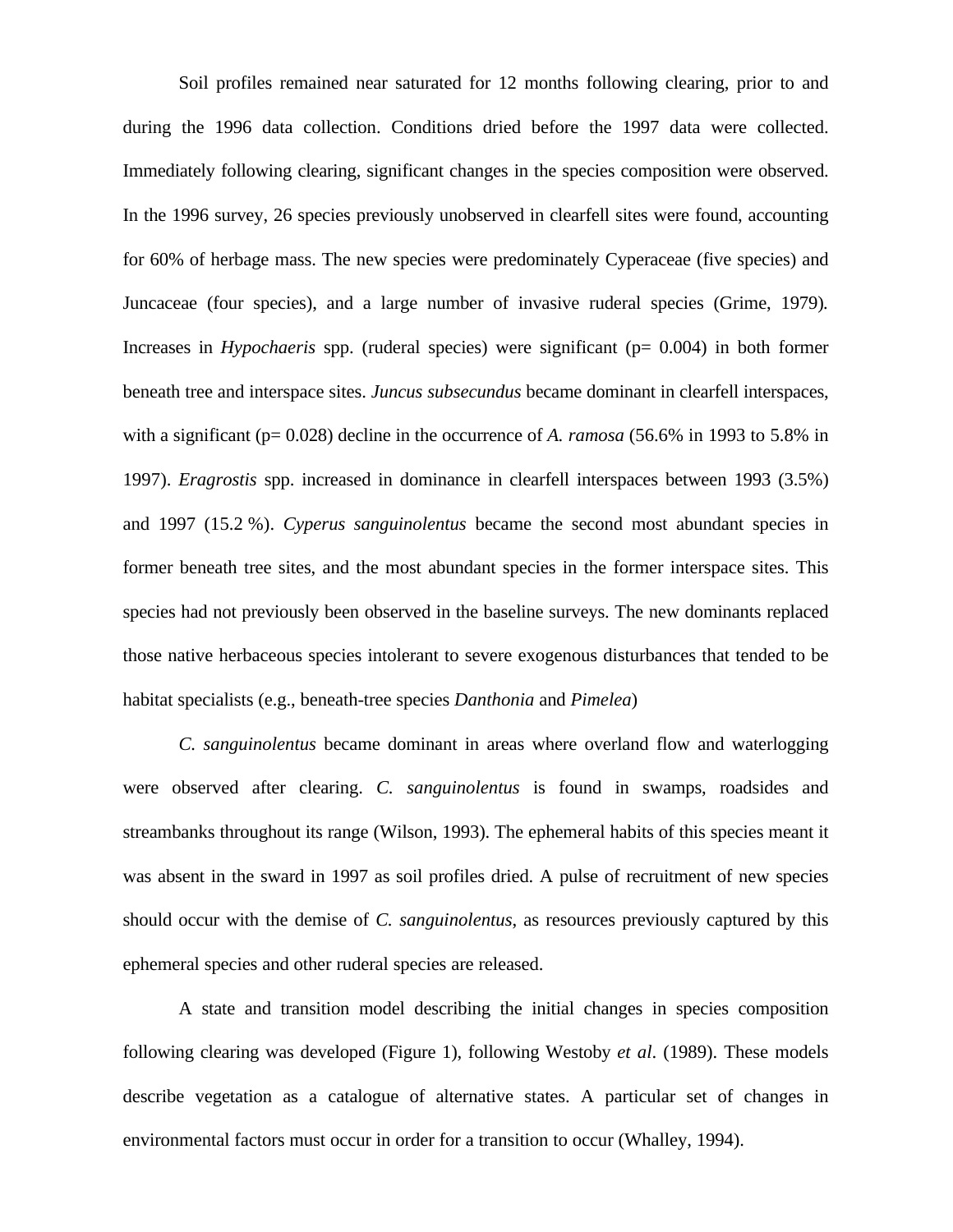State 1 is *Eucalyptus laevopinea* dominated open-forest, with stand age a function of past logging. Naturally occurring canopy gaps were dominated by *Aristida ramosa*, *Sporobolus creber* and *Eragrostis* spp. Beneath the canopy yearlong green perennial species dominate (*Microlaena, Danthonia* and *Poa sieberiana*) favoured by shaded conditions and moderate grazing pressure. Total standing biomass is low, suppressed by tree competition for water and nutrients. Grazing pressure may be concentrated beneath trees where higher soil fertility, and dominance of more desirable year-long-green species, is favoured by grazing animals. Fluctuation in species composition is minimal and driven by climatic conditions and stocking rate.

The transition from state 1 to state 2 was triggered by the clearfelling, and in our case, coupled with high seasonal rainfall, resulting in waterlogging and surface water flow. Increases in plant available nutrients released from harvest trash and leaf litter, higher soil temperatures, increased soil moisture and loss of shading result in substantial changes in species composition. The reverse transition from State 2 to 1 would be slow, with tree regrowth and seedling regeneration probable at moderate grazing pressure, with favourable climatic conditions and in the absence of fires. A shift back to the original herbaceous composition is probable, given that herbaceous botanical composition in the controls reflects past logging practices.

As well as increased soil moisture, destruction of established plants facilitated the clearing-induced shift in botanical composition to species of Juncaceae and Cyperaceae. Consequently, species favoured by the changed soil moisture and that can successfully establish from seed quickly were favoured in areas where significant soil disturbance occurred. Dominants included *Microlaena* (a remnant from the previous vegetation), *Cyperus sanguinolentus*, and a variety of other Cyperaceae and Juncaceae. Thus the original vegetation pattern remained, with initial clearing-induced species changes be represented. In highly disturbed areas (ashbeds and where topsoil had been removed), invasive species dominated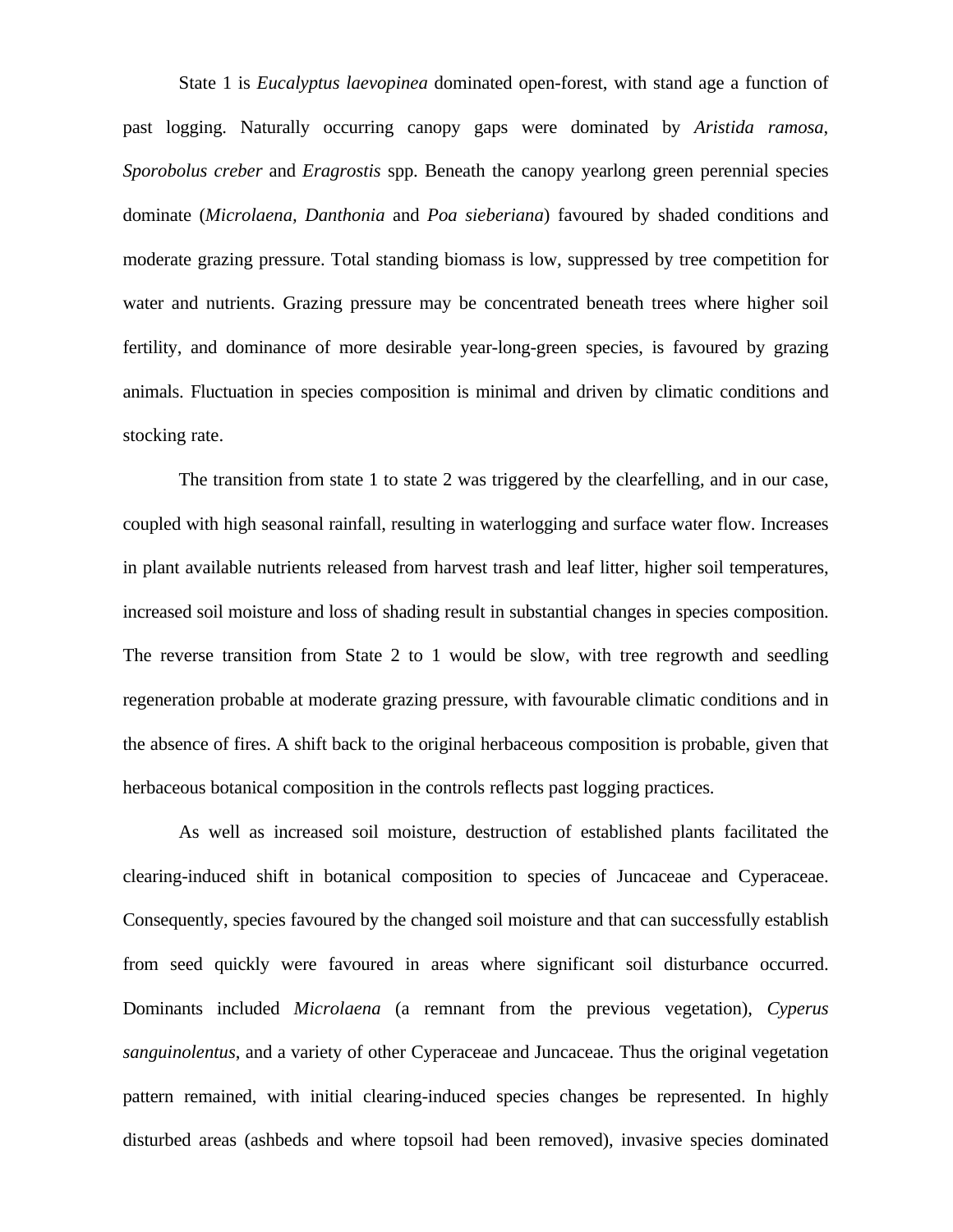(*Hypochaeris* and *Conyza albida*), with the suite of species not represented in any other location.

The transition from State 2 to 3 will occur with either grazing management that prevents seedling regeneration or chemical control of seedling and sucker regrowth. Without fertiliser and clover addition *Microlaena* and white clover will be lost from the sward. Transition from state 3 to 1 will only occur with grazing management and climatic conditions that allow seedling regeneration, or tree planting. However, transition from state 3 to 2 will not occur as the conditions of high soil moisture and soil disturbance will only follow clearing of a forest. Whilst thinning caused similar changes in the species composition to the clearfell operation, the effect was not as extensive. The shift in the species composition was more marked in beneath tree sites compared to interspaces. This was expected as a majority of the disturbance associated with tree removal will occur in the beneath tree sites. Moderate grazing without fertiliser inputs and in the absence of tree regeneration may cause a shift towards a pasture community dominated by *Aristida* and *Sporobolus*, so evident in long cleared paddocks in the region.

#### **References**

**Bureau of Meteorology** (1988). Climatic averages Australia- Meteorological summary July 1988. Australian Government Publishing Service. Canberra

**Chilcott, C.R** (1998). The initial impacts of reforestation and deforestation on herbaceous species, litter decomposition, soil biota and nutrients in native temperate pastures on the Northern Tablelands, NSW. PhD Thesis, University of New England, Armidale, NSW.

**George, J.M., Vickery P.J. and Wilson M.A.** (1977). Meteorological data from the CSIRO Pastoral Research Laboratory Armidale, NSW, 1949-76. CSIRO Australian Animal Research Laboratory Technical Papers, **5**: 1-27.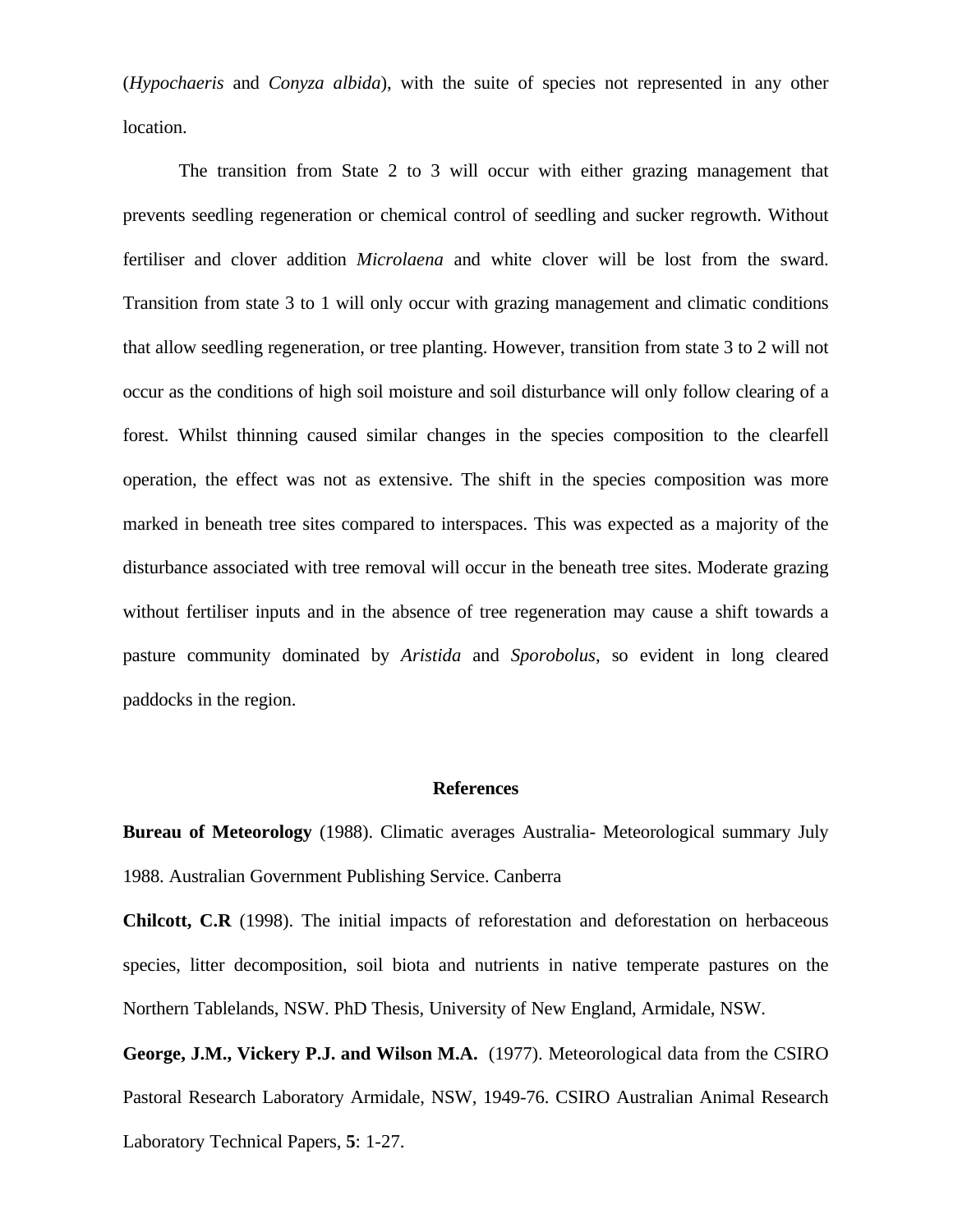**Gibbs, L., Reid N. and Whalley R.D.B.** (1998). Relationships between tree cover and grass dominance in a grazed temperate stringbark (*Eucalyptus laevopinea*) open-forest. Australian Journal of Botany, **47**: 49-60.

**Grime** (1979). Plant Strategies and Vegetation Processes. John Wiley and Sons, Chichester.

**Heard, B.E.** (1996). Evaluation of the potential of native *Glycine* species as pasture legumes for the Northern Tablelands. Unpublished B.Sc. Honours Thesis, University of New England, Armidale.

**Lodge, G.M. and Whalley R.D.B.** (1989). Native and natural pastures on the Northern Slopes and Tablelands of New South Wales: A review and annotated bibliography. NSW Agriculture and Fisheries, Technical Bulletin **35**.

**Neilson, M.J.** (1970). The petrology of the New England batholith near Guyra, New South Wales. University of New England, PhD Thesis. Armidale.

**Scanlan, J.C. and Burrows W.H.** (1990). Woody overstorey impact on herbaceous understorey in *Eucalyptus* spp. communities in central Queensland. Australian Journal of Ecology*,* **15**: 191-197.

**Taylor, J.A. and Hedges D.A.** (1984). Some characteristics of the trees used by sheep for diurnal camping and differences between the shade and nocturnal camps in a paddock on the Northern Tablelands of New South Wales. Australian Rangelands Journal **6**: 10-16.

**Tothill, J.C., Hargreaves J.N.G. and Jones R.M.** (1978). BOTANAL - A comprehensive sampling and computing procedure for estimating pasture yield and composition 1. Field sampling*,* Tropical Agronomy Technical Memorandum, 8. CSIRO Division of Tropical Crops and Pastures.

**Walker, J., Robertson J.A., Penridge L.K. and Sharpe P.J.H.** (1986). Herbage response to tree and shrub thinning in a *Eucalyptus crebra* woodland. Australian Journal of Ecology*,* **11**:

135-170.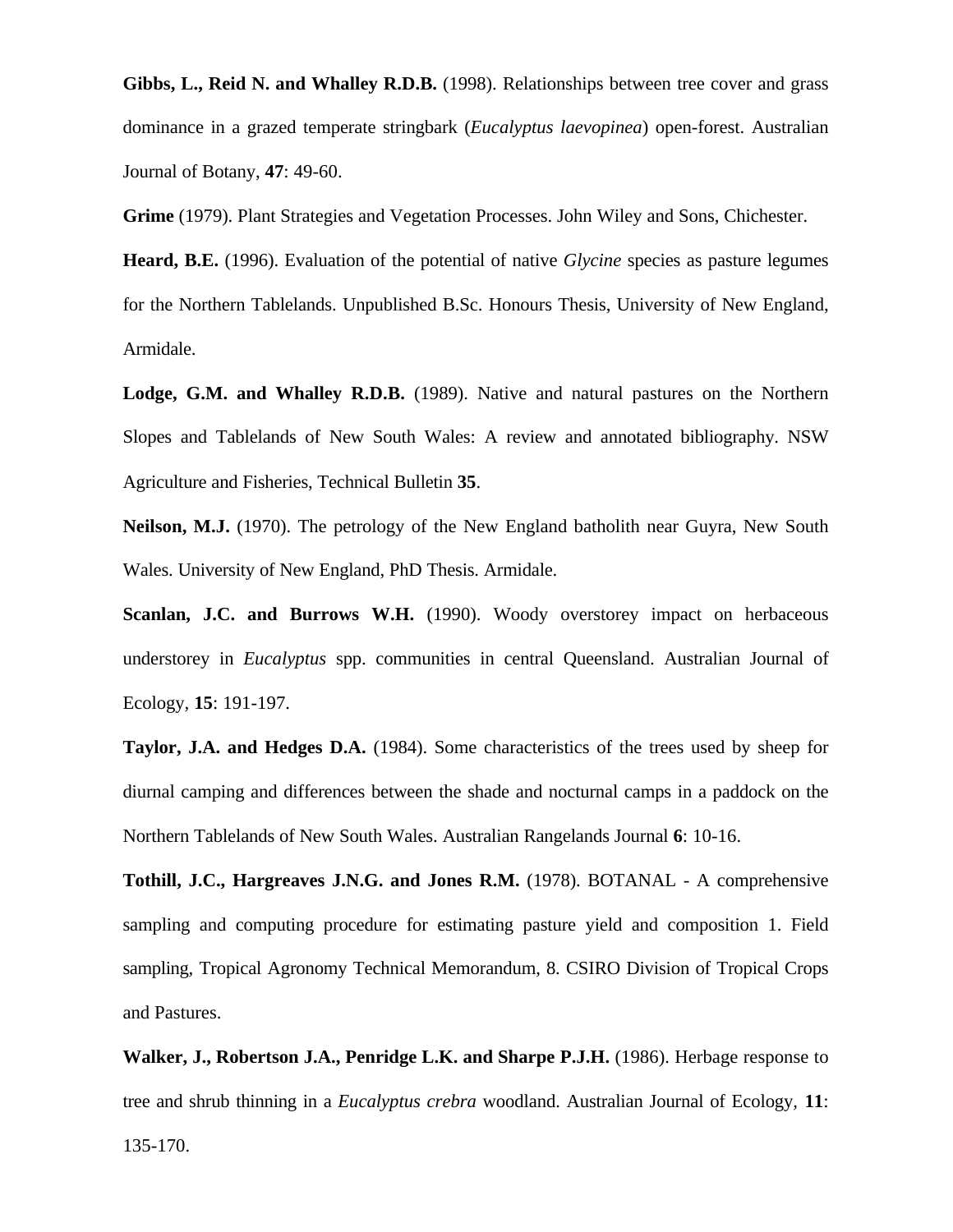Westoby, M., Walker B. and Noy-Meir I. (1989). Opportunistic management for rangelands not at equilibrium. Journal of Range Management. **42**: 266-272.

**Whalley, R.D.B.** (1994) State and transition models for rangelands. 1. Successional theory and vegetation change. Tropical Grasslands, **28**: 195-205.

**Wilson, K.J.** (1993) Cyperaceae. Pages 293- 396 *in* G.J. Harden ed. Flora of New South

Wales, Volume 4, News South Wales University Press, Sydney.